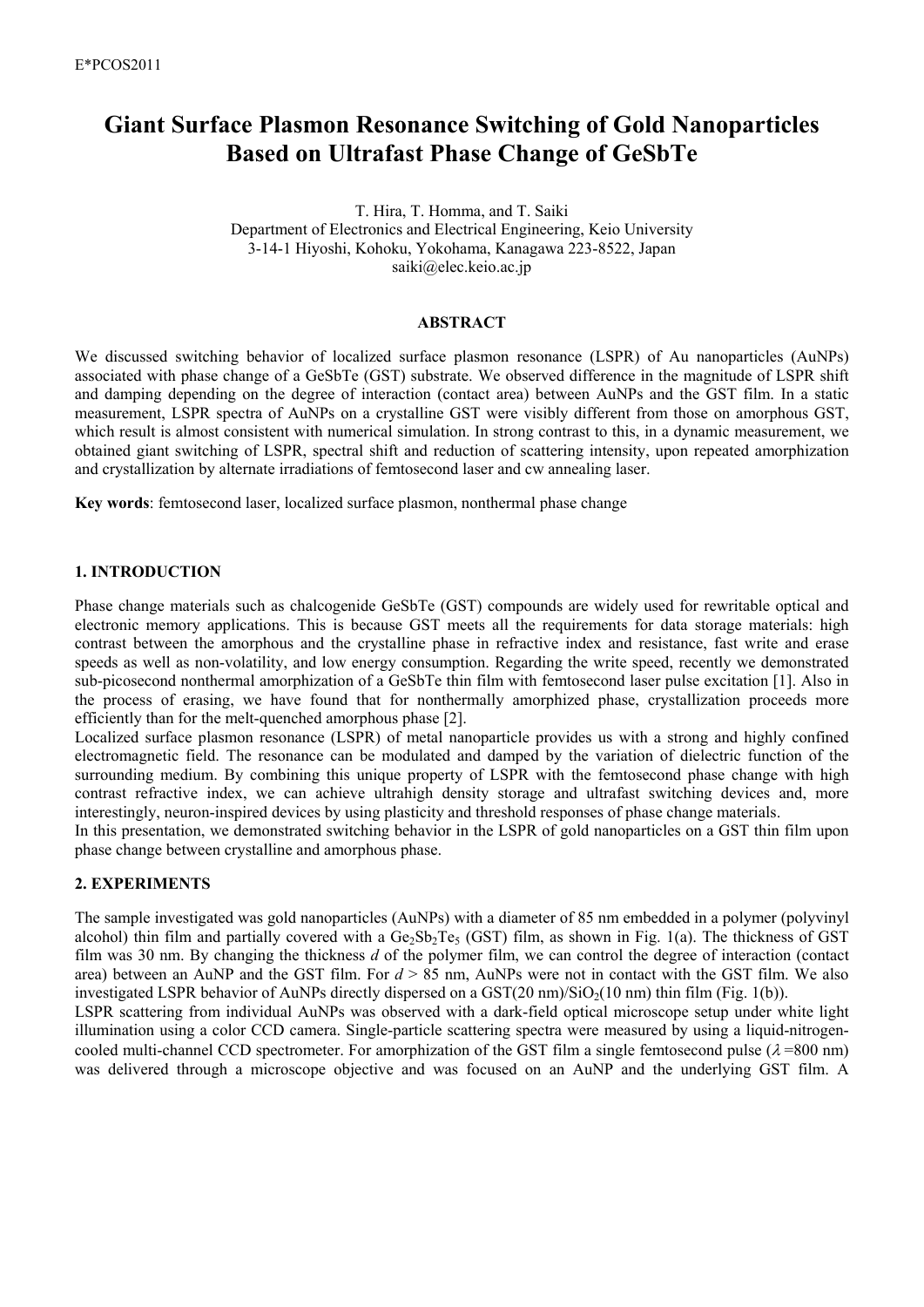continuous wave (cw) laser diode ( $\lambda$ =830 nm) was used to erase the amorphous region by thermal annealing crystallization.



FIG. 1: Schematic of sample structure

#### **3. RESULTS & DISCUSSION**

Figures 2(a) and (b) are dark-field optical micrographs for *d* =100 nm and 30 nm, respectively. In both images left half part is as-deposited amorphous phase and right half part is crystalline phase created by laser annealing. In the case of polymer thickness *d* =100 nm, where there was a 15 nm average gap between AuNPs and the GST film, AuNPs exhibit various colors depending on their LSPR frequency. We do not see visible difference in color distribution between the amorphous and crystalline area. In the case of  $d = 30$  nm, on the other hand, AuNPs do not exhibit specific colors and look almost white (broad spectrum) as shown in Fig. 2(b). Large contact area with the GST film probably causes strong damping of LSPR due to a significant large imaginary part  $\text{Im}\varepsilon$  of dielectric constant of GST. Brighter scattering in the amorphous area implies less LSPR damping, which corresponds to smaller Im $\varepsilon$  (for Ge<sub>2</sub>Sb<sub>2</sub>Te<sub>5</sub> Im $\varepsilon$  $(cry)$  Im  $\varepsilon$  (amo) in visible wavelength).



FIG. 2: Dark-field optical micrographs of AuNPs partially covered with a GST film for PVA thickness of 100 nm (a) and 30 nm (b).



FIG. 3: LSPR switching of a single AuNP partially covered with a GST film upon phase change. The AuNP was irradiated with a femtosecond laser pulse and annealing laser alternately.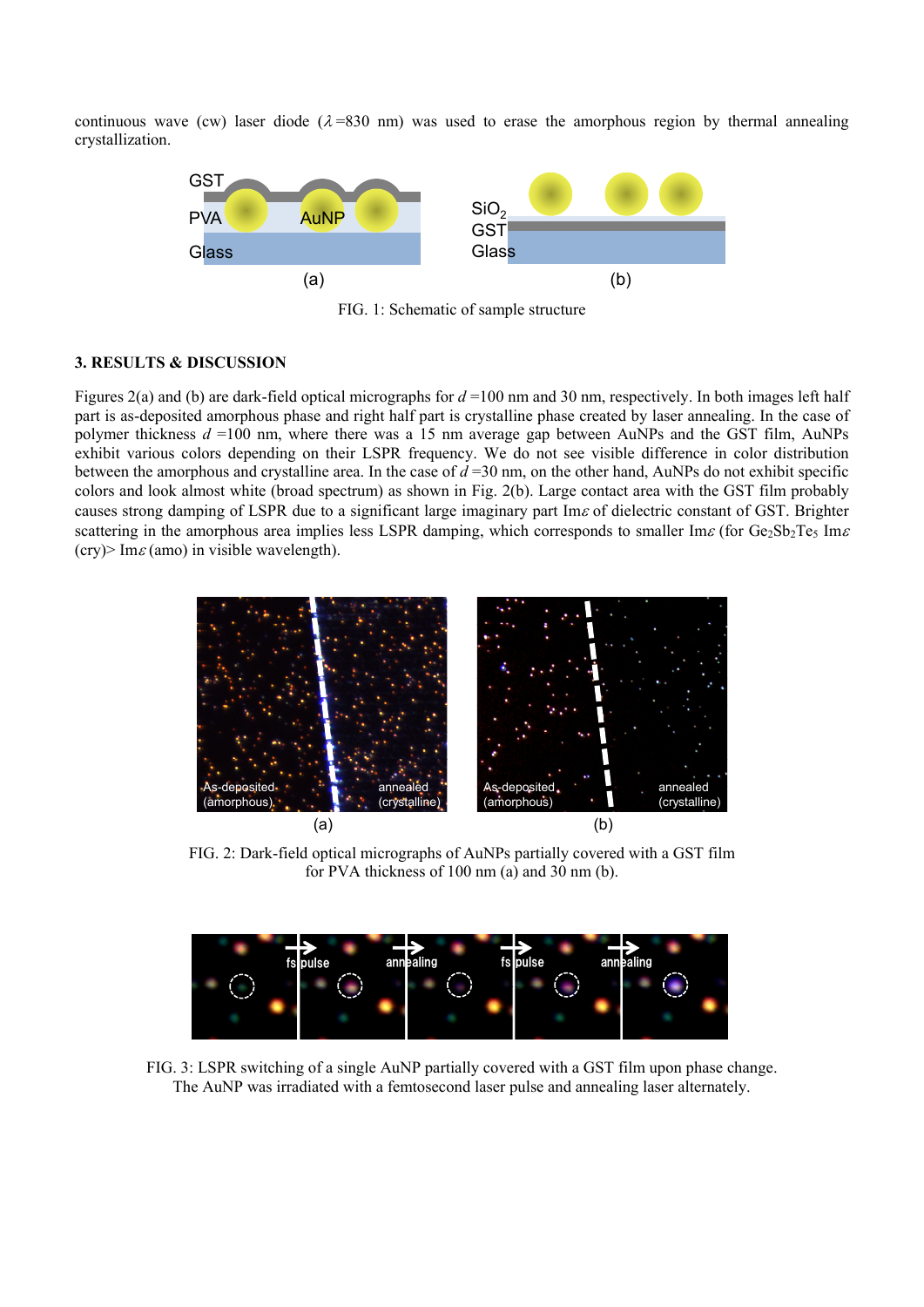For appropriate *d*, at which AuNPs undergoes less LSPR damping compared to the case in Fig. 2(b), we expect a peak shift of LSPR (change in color of scattered light) upon phase change of the GST film. Figure 3 shows sequential darkfield optical micrographs of a single AuNP (encircled) taken during repeated amorphization and crystallization of the underlying GST film by alternate irradiations of femtosecond laser and cw annealing laser. A drastic and dynamic change in color of AuNP was observed. In particular a large blue shift cannot be accounted for even qualitatively in the context of optical interaction between AuNP and GST. Transformation of the polymer film, such as melting and resolidification, might be responsible for the LSPR switching.

We also investigated LSPR switching of AuNPs directly dispersed on a  $GST/SiO<sub>2</sub>$  film (Fig. 1(b)). Figures 4(a) and 4(b) are micrographs and scattering spectra of two different single AuNPs. In some cases, as shown in Fig. 4(a), we obtained LSPR switching just with a change of its scattering cross section and not accompanied by a change in spectral shape. In other cases AuNPs exhibit a LSPR peak shift as shown in Fig. 4(b). Among these kinds of results, one of the most drastic change is shown in Fig. 5. Upon the irradiation with a femtosecond pulse for amorphization, the LSPR scattering was completely suppressed and laser annealing led to recovery of the scattering. In all measurements we confirmed repeatability of the switching process.



FIG. 4: LSPR switching of single AuNP dispersed on a GST thin film upon phase change. The AuNP was irradiated with a femtosecond laser pulse and annealing laser alternately.

|                        | fs-pulse | cw-LD    |  |
|------------------------|----------|----------|--|
|                        |          |          |  |
|                        |          |          |  |
| fs-pulse               | cw-LD    | fs-pulse |  |
| <br>------------------ |          |          |  |
|                        |          |          |  |

FIG. 5: A complete LSPR switching of AuNP on a GST thin film upon phase change.